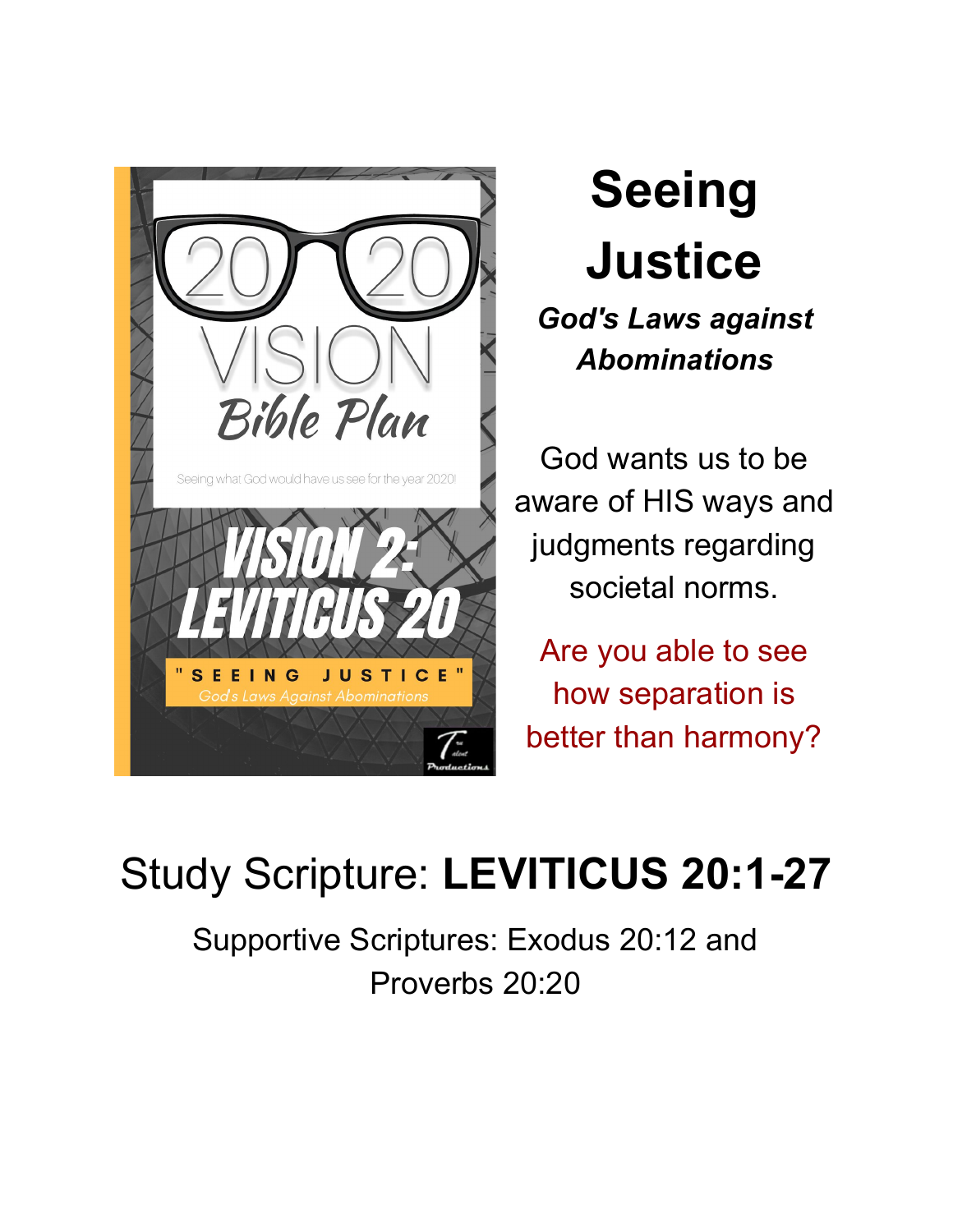## **Points of Discussion**

- *Worshipping Molech* (**verses 1 - 5**)
	- Who is Molech?
	- Why does God consider it to be defiling and profane to Him for His people to entertain Molech?
	- How does abortion today relate to these verses?
- *Consulting Spirits* (**verses 6-8**)
	- Why does society remain blind and in rebellion to such a simple law?
	- How many scriptures can you find to support this law?
	- In what ways are believers today being deceived into disobeying this simple command?